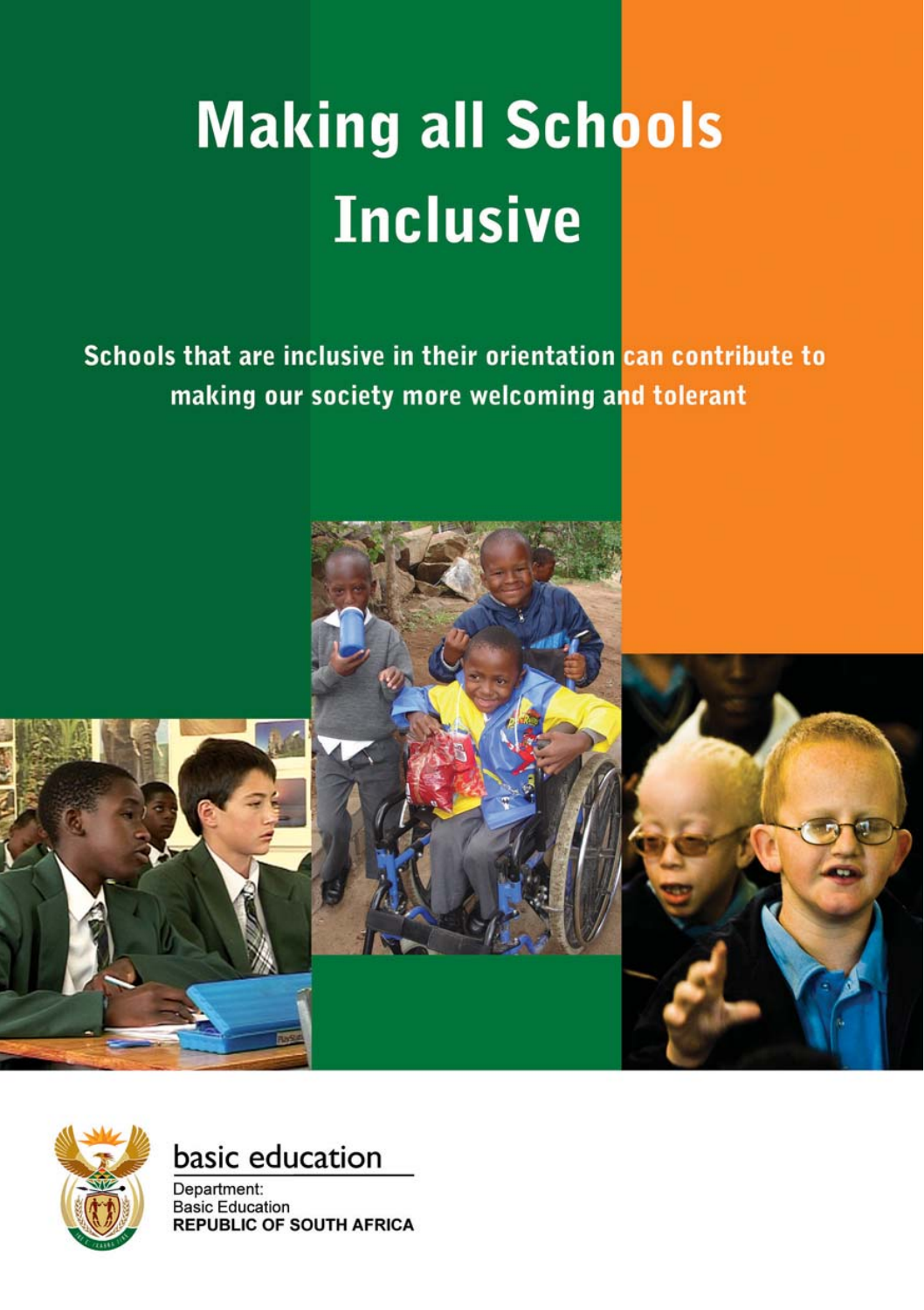#### What is a Full-service/Inclusive School?

With the introduction of the policy on Inclusive Education, as published in Education White Paper 6 of 2001, the Department of Education made a commitment to ensure that all children would be welcomed in all schools and that they would be supported to develop their full potential irrespective of their background, culture, abilities or disabilities, their gender or their race. The concept full-service/inclusive school was introduced to show how ordinary schools can transform themselves to become fully inclusive centres of care and support.

#### What are the key features of a Full-service/Inclusive School?

- They are schools that welcome all learners and celebrate diversity;
- They are flagship schools that demonstrate best practice in inclusive education;
- They ensure that the curriculum is accessible to all learners through the way in which they teach and allow learners to learn;
- They provide support to all learners in a multitude of creative ways without necessarily referring them elsewhere;
- They promote team work amongst teachers and between teachers and parents;
- They have a flourishing relationship with other schools and with all members of the community and send a message of tolerance, respect and acceptance towards all;
- They are advocates for all learners who are at risk of becoming marginalised, including learners with disabilities, chronic illness, learning difficulties and social, emotional and behaviour problems;
- They take every possible measure to ensure that the school is physically accessible, safe and equipped with the necessary equipment that individual learners might need; and
- They demonstrate how all children of school-going age can attend their local school and achieve their full potential.

#### What is the role of the Principal and Management Team?

The Principal and members of the School Management Team (SMT) play a vital role in the implementation of inclusive education.

• The school management takes a lead in changing the attitudes of all stakeholders;

Full-**Service** schools are first and foremost mainstream institutions that are welcoming and provide quality education to all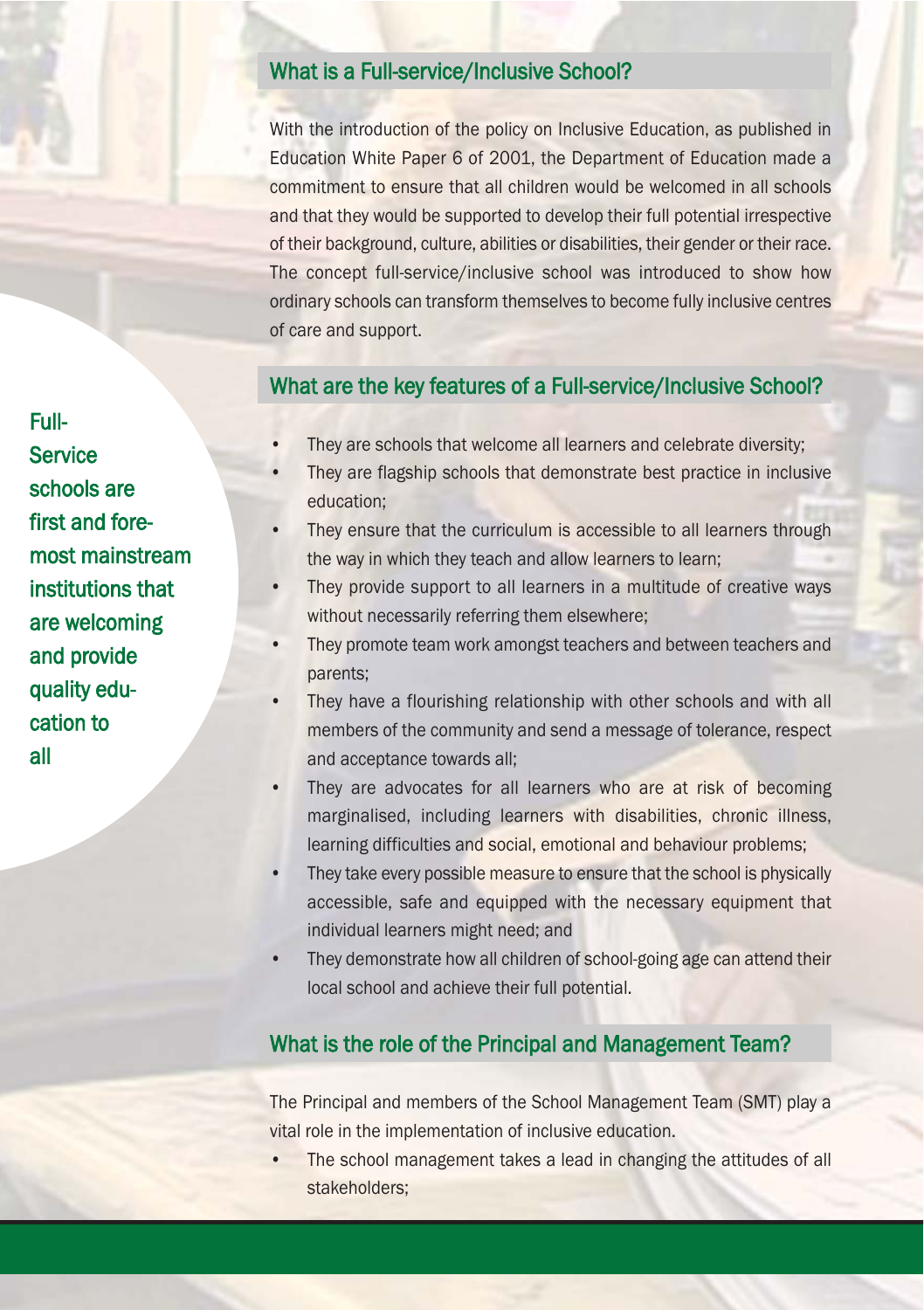- They establish a school-based support team which coordinates support to all learners in the school by meeting regularly, giving guidance to teachers and tracking support;
- They encourage active parental participation in the school and learners' education; and
- They form networks with existing community resources such as SGBs, caregivers, families, disability organizations, health and social services, NGOs and Higher Education Institutions.

#### What is the role of teachers?

- They work in teams and find solutions through joint problem solving;
- They apply systems and teaching approaches that meet the needs of all children.
- They are flexible in how they implement the curriculum;
- They adapt their classroom methodology to ensure that all children receive attention;
- They continuously improve their skills to teach in inclusive classrooms;
- They have high expectations of all their learners and measure them against their own previous best achievements and not against their peers; and
- They respect disability and human rights.

#### What is the role of parents?

- Parents know their rights and those of their children;
- Parents collaborate with teachers by staying informed and supporting their children with homework;
- Parents foster the independence of their children and have high expectations irrespective of their abilities or disabilities;
- Parents cannot be expected to pay for a classroom assistant to support their child in school; and
- Parents are assisted by the school to approach Health services to obtain hearing aids or wheel chairs for their children.

### What is the role of the District?

The district encourages all schools to become inclusive and award excellence in this area;

**Parents** play a crucial role in helping their children learn and develop